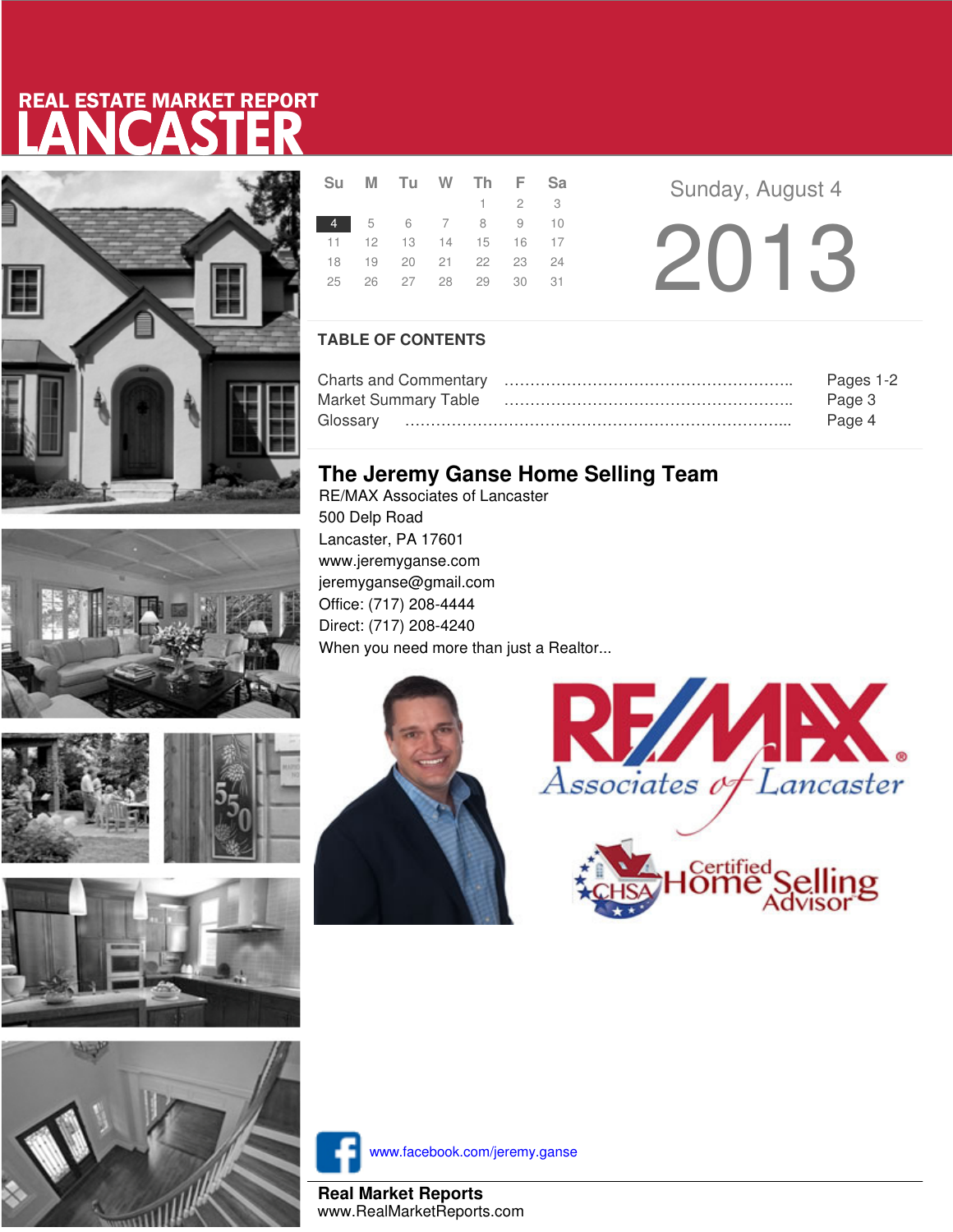

Sunday, August 4, 2013

## The Jeremy Ganse Home Selling Team

jeremyganse@gmail.com RE/MAX Associates of Lancaster Office: (717) 208-4444

at the real estate market. Currently there are 906 sales pending in the market overall, leaving 2699 listings still for sale. The resulting pending ratio is 25.1% (906 divided by 3,605). So you might be asking yourself, that's great... but what exactly does it mean? I'm glad you asked! *Let's take a look*

The pending ratio indicates the supply & demand of the market. Specifically, a high ratio means that listings are in demand and quickly going to contract. Alternatively, a low ratio means there are not enough qualified buyers for the existing supply.

**"Current inventory is described as mildly active."**

Taking a closer look, we notice that the \$150K - \$200K price range has a relatively large number of contracts pending sale.

We also notice that the \$150K - \$200K price range has a relatively large inventory of properties for sale at 558 listings. The average list price (or asking price) for all properties in this market is \$243,092.





A total of 2440 contracts have closed in the last 6 months with an average sold price of \$191,679. Breaking it down, we notice that the \$150K - \$200K price range contains the highest number of sold listings.

Alternatively, a total of 1542 listings have failed to sell in that same period of time. Listings may fail to sell for many reasons such as being priced too high, having been inadequately marketed, the property was in poor condition, or perhaps the owner had second thoughts about selling at this particular time. The \$100K - \$150K price range has the highest number of off-market listings at 356 properties.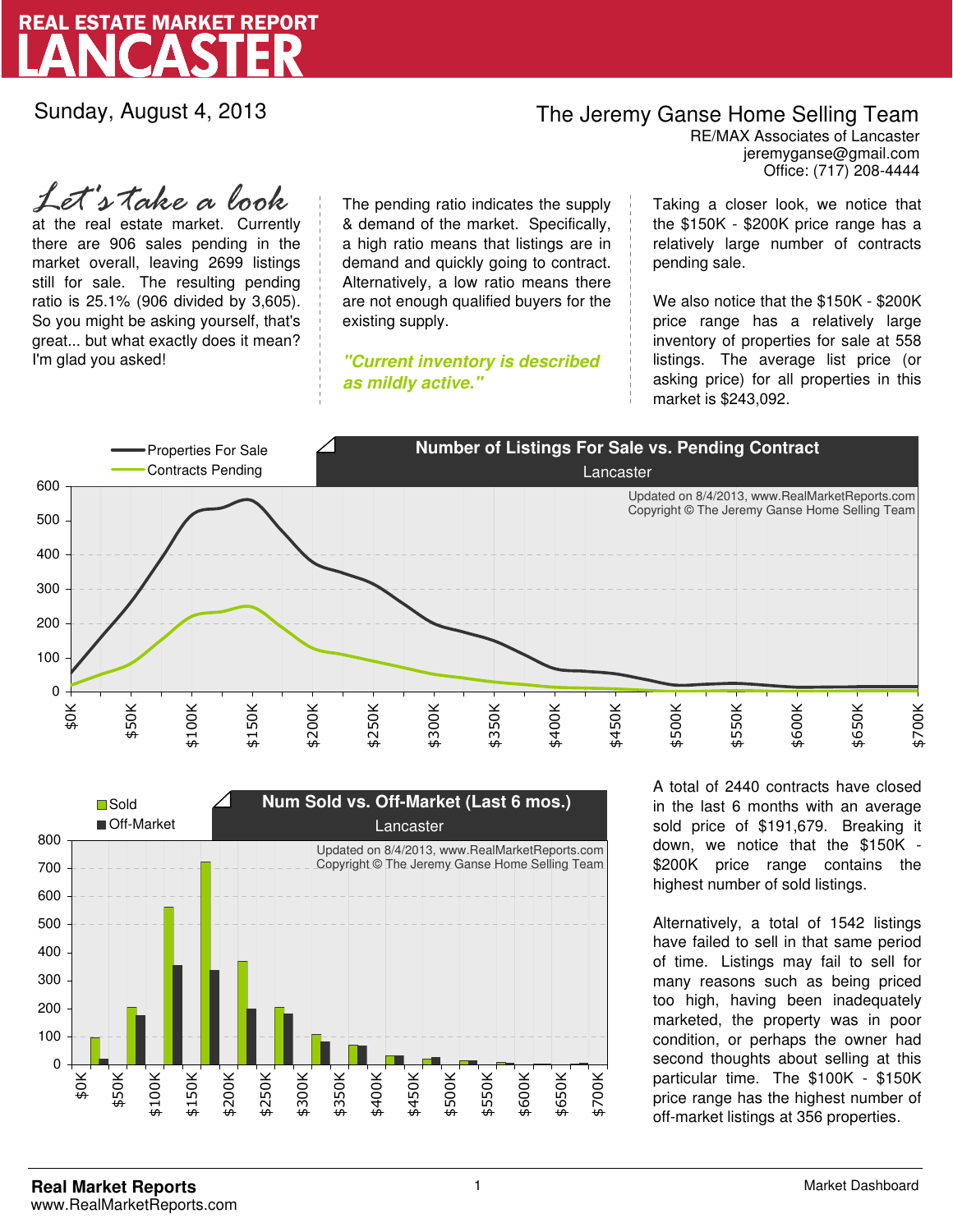# LANCASTER REAL ESTATE MARKET REPORT

Sunday, August 4, 2013

### The Jeremy Ganse Home Selling Team

jeremyganse@gmail.com RE/MAX Associates of Lancaster Office: (717) 208-4444

Looking at the chart to the right, you might be wondering why average days on market (DOM) is important. This is a useful measurement because it can help us to determine whether we are in a buyer's market (indicated by high DOM), or a seller's market (indicated by low DOM). Active listings (properties for sale) have been on the market for an average of 163 days.

Analysis of sold properties for the last six months reveals an average sold price of \$191,679 and 72 days on market. Notice that properties in the \$650K - \$700K price range have sold quickest over the last six months.

The recent history of sales can be seen in the two charts below. The average sold price for the last 30 days was \$197,462 with an average DOM of 63 days.

Since the recent DOM is less than the average DOM for the last 6 months, it is a positive indicator for demand. It is always important to realize that real estate markets can fluctuate due to many factors, including shifting interest rates, the economy, or seasonal changes.



### **"The average list-to-sales ratio for this area is 97.1%."**

Ratios are simple ways to express the difference between two values such as list price and sold price. In our case, we typically use the list-to-sale ratio to determine the percentage of the final list price that the buyer ultimately paid. It is a very common method to help buyers decide how much to offer on a property.

Analysis of the absorption rate indicates an inventory of 6.6 months based on the last 6 months of sales. This estimate is often used to determine how long it would take to sell off the current inventory of properties if all conditions remained the same. It is significant to mention that this estimate does not take into consideration any additional properties that will come onto the market in the future.



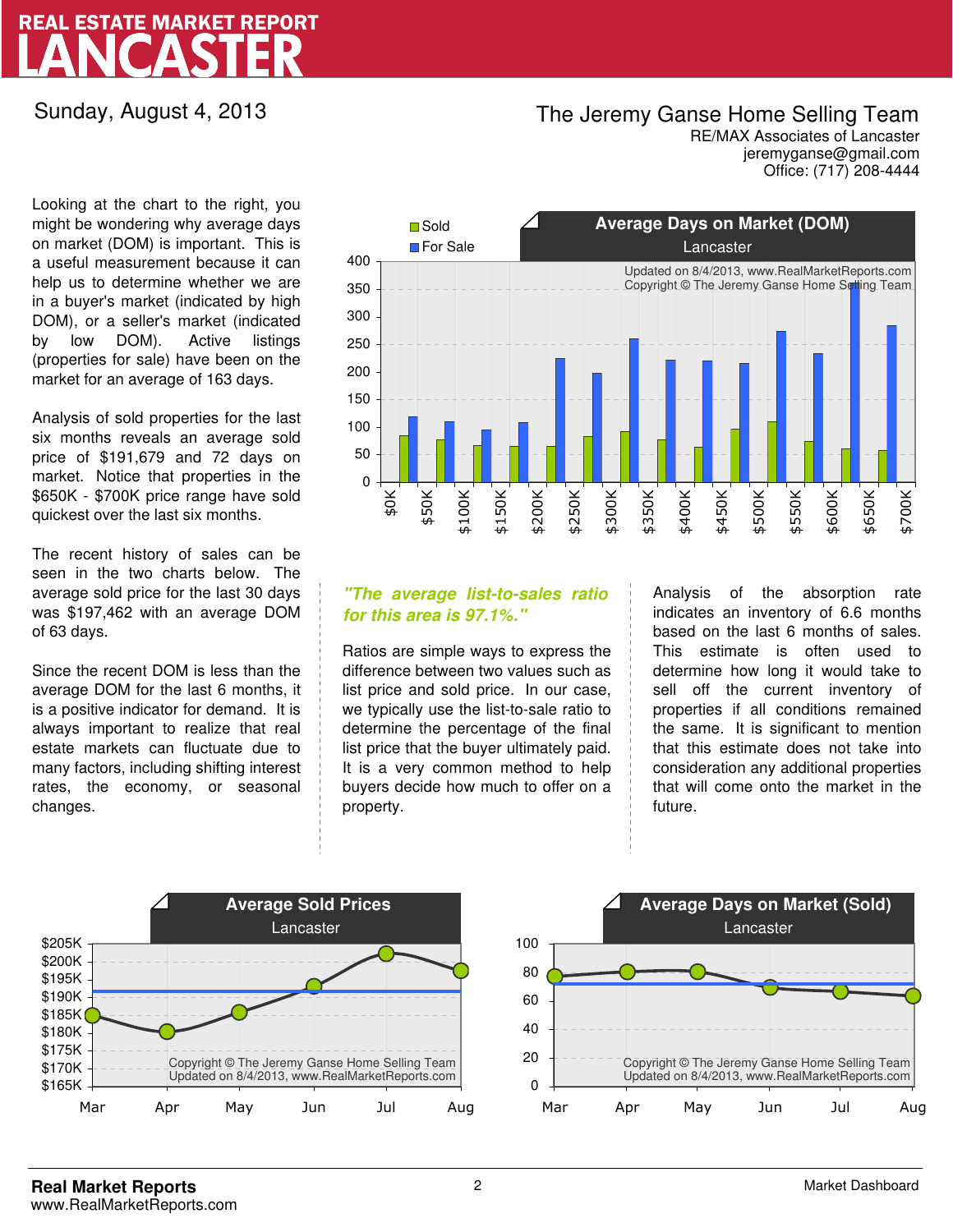# LANCASTER REAL ESTATE MARKET REPORT

Sunday, August 4, 2013

## The Jeremy Ganse Home Selling Team

jeremyganse@gmail.com RE/MAX Associates of Lancaster Office: (717) 208-4444

|                                    | <b>Contracts Pending [2]</b> |            |                         |                   | Off-Market in the Last 6 Months [3] |         |                |                               |            |                   | <b>Absorption Rate</b> |                   |  |              |      |
|------------------------------------|------------------------------|------------|-------------------------|-------------------|-------------------------------------|---------|----------------|-------------------------------|------------|-------------------|------------------------|-------------------|--|--------------|------|
|                                    |                              |            | For Sale <sup>[1]</sup> |                   |                                     |         |                | Sold in the Last 6 Months [4] |            |                   |                        |                   |  |              |      |
|                                    | <b>Price Range</b>           | Total      | Avg                     | Avg               | Total                               | Pending | <b>Total</b>   | Total                         | Avg        | Avg Orig          | Avg                    | Avg               |  | List to      | Mos. |
| Min.                               | Max.                         | <b>Num</b> | <b>DOM</b>              | <b>List Price</b> | <b>Num</b>                          | Ratio   | <b>Num</b>     | <b>Num</b>                    | <b>DOM</b> | <b>List Price</b> | <b>List Price</b>      | <b>Sold Price</b> |  | <b>Sales</b> |      |
| \$0                                | \$49,999                     | 54         | 118                     | \$40,898          | 19                                  | 26.0%   | 20             | 97                            | 84         |                   | \$37,199               | \$33,578          |  | 90.3%        | 3.3  |
| \$50,000                           | \$99,999                     | 262        | 110                     | \$80,298          | 83                                  | 24.1%   | 177            | 205                           | 78         |                   | \$82,070               | \$76,914          |  | 93.7%        | 7.7  |
| \$100,000                          | \$149,999                    | 515        | 95                      | \$129,550         | 220                                 | 29.9%   | 356            | 564                           | 67         |                   | \$132,744              | \$128,750         |  | 97.0%        | 5.5  |
| \$150,000                          | \$199,999                    | 558        | 109                     | \$176,540         | 248                                 | 30.8%   | 338            | 724                           | 66         |                   | \$175,641              | \$171,950         |  | 97.9%        | 4.6  |
| \$200,000                          | \$249,999                    | 379        | 225                     | \$228,841         | 128                                 | 25.2%   | 199            | 370                           | 66         |                   | \$228,683              | \$223,501         |  | 97.7%        | 6.1  |
| \$250,000                          | \$299,999                    | 315        | 198                     | \$277,176         | 90                                  | 22.2%   | 181            | 204                           | 83         |                   | \$278,737              | \$272,517         |  | 97.8%        | 9.3  |
| \$300,000                          | \$349,999                    | 200        | 261                     | \$329,307         | 52                                  | 20.6%   | 84             | 110                           | 93         |                   | \$329,078              | \$322,291         |  | 97.9%        | 10.9 |
| \$350,000                          | \$399,999                    | 149        | 222                     | \$375,607         | 29                                  | 16.3%   | 68             | 70                            | 78         |                   | \$382,443              | \$369,969         |  | 96.7%        | 12.8 |
| \$400,000                          | \$449,999                    | 68         | 220                     | \$428,879         | 14                                  | 17.1%   | 34             | 32                            | 65         |                   | \$431,606              | \$421,650         |  | 97.7%        | 12.8 |
| \$450,000                          | \$499,999                    | 53         | 216                     | \$477,280         | 9                                   | 14.5%   | 27             | 20                            | 97         |                   | \$491,353              | \$473,483         |  | 96.4%        | 15.9 |
| \$500,000                          | \$549,999                    | 20         | 274                     | \$531,625         | 1                                   | 4.8%    | 16             | 16                            | 110        |                   | \$540,566              | \$515,720         |  | 95.4%        | 7.5  |
| \$550,000                          | \$599,999                    | 25         | 234                     | \$578,575         | $\overline{4}$                      | 13.8%   | 6              | 10                            | 75         |                   | \$595,170              | \$565,990         |  | 95.1%        | 15.0 |
| \$600,000                          | \$649,999                    | 14         | 362                     | \$630,334         | 1                                   | 6.7%    | $\overline{c}$ | $\sqrt{3}$                    | 61         |                   | \$658,267              | \$628,333         |  | 95.5%        | 28.0 |
| \$650,000                          | \$699,999                    | 15         | 284                     | \$678,907         | 3                                   | 16.7%   | 5              | $\overline{\mathbf{4}}$       | 59         |                   | \$689,675              | \$676,225         |  | 98.0%        | 22.5 |
| \$700,000                          | $+$                          | 72         | 199                     | \$1,016,636       | 5                                   | 6.5%    | 29             | 11                            | 183        |                   | \$1,058,436            | \$951,152         |  | 89.9%        | 39.3 |
| <b>Market Summary &gt;&gt;&gt;</b> |                              | 2,699      | 163                     | \$243,092         | 906                                 | 25.1%   | 1,542          | 2,440                         | $72\,$     |                   | \$197,346              | \$191,679         |  | 97.1%        | 6.6  |

Status = [1] A; [2] P; [3] E, L, W; [4] C

County = Lancaster

-

Property Type = Residential/Farm

Date Range = 02/03/2013 to 08/04/2013 Data believed to be accurate but not guaranteed.